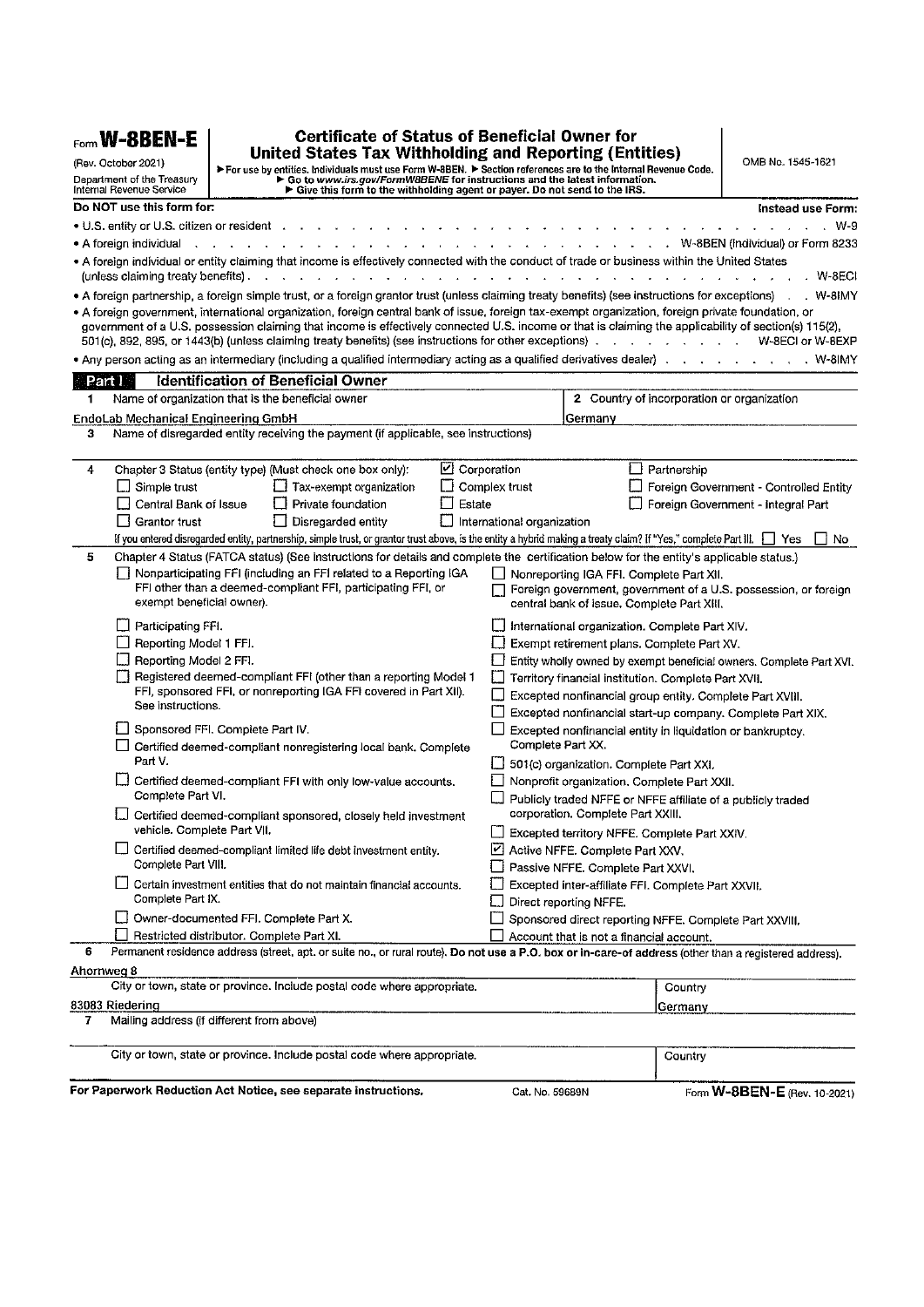|                | Form W-8BEN-E (Rev. 10-2021)                                                                                                                                                                                                                                                                                                                                          |                                               |  |                                                                                                                                                                                                        | Page 2                                                                  |  |  |
|----------------|-----------------------------------------------------------------------------------------------------------------------------------------------------------------------------------------------------------------------------------------------------------------------------------------------------------------------------------------------------------------------|-----------------------------------------------|--|--------------------------------------------------------------------------------------------------------------------------------------------------------------------------------------------------------|-------------------------------------------------------------------------|--|--|
| Part           | Identification of Beneficial Owner (continued)                                                                                                                                                                                                                                                                                                                        |                                               |  |                                                                                                                                                                                                        |                                                                         |  |  |
| 8              | U.S. taxpayer identification number (TIN), if required                                                                                                                                                                                                                                                                                                                |                                               |  |                                                                                                                                                                                                        |                                                                         |  |  |
| 9а             | GIIN                                                                                                                                                                                                                                                                                                                                                                  | <b>b</b> Foreign TIN                          |  | c Check if $FTIN$ not legally required. $\ldots$ $\ldots$                                                                                                                                              | ►⊓                                                                      |  |  |
| 10             | Reference number(s) (see instructions)                                                                                                                                                                                                                                                                                                                                |                                               |  |                                                                                                                                                                                                        |                                                                         |  |  |
|                | Note: Please complete remainder of the form including signing the form in Part XXX.                                                                                                                                                                                                                                                                                   |                                               |  |                                                                                                                                                                                                        |                                                                         |  |  |
| <b>Part II</b> |                                                                                                                                                                                                                                                                                                                                                                       |                                               |  | Disregarded Entity or Branch Receiving Payment. (Complete only if a disregarded entity with a GIIN or a<br>branch of an FFI in a country other than the FFI's country of residence. See instructions.) |                                                                         |  |  |
| 11             | Chapter 4 Status (FATCA status) of disregarded entity or branch receiving payment                                                                                                                                                                                                                                                                                     |                                               |  |                                                                                                                                                                                                        |                                                                         |  |  |
|                | Branch treated as nonparticipating FFI.                                                                                                                                                                                                                                                                                                                               | Reporting Model 1 FFI.                        |  |                                                                                                                                                                                                        | $\Box$ U.S. Branch.                                                     |  |  |
|                | Participating FFI.                                                                                                                                                                                                                                                                                                                                                    | Reporting Model 2 FFI.                        |  |                                                                                                                                                                                                        |                                                                         |  |  |
| 12             | Address of disregarded entity or branch (street, apt. or suite no., or rural route). Do not use a P.O. box or in-care-of address (other than a<br>registered address).                                                                                                                                                                                                |                                               |  |                                                                                                                                                                                                        |                                                                         |  |  |
|                | City or town, state or province. Include postal code where appropriate.                                                                                                                                                                                                                                                                                               |                                               |  |                                                                                                                                                                                                        |                                                                         |  |  |
|                | Country                                                                                                                                                                                                                                                                                                                                                               |                                               |  |                                                                                                                                                                                                        |                                                                         |  |  |
| 13             | GIIN (if any)                                                                                                                                                                                                                                                                                                                                                         |                                               |  |                                                                                                                                                                                                        |                                                                         |  |  |
|                | Claim of Tax Treaty Benefits (if applicable). (For chapter 3 purposes only.)                                                                                                                                                                                                                                                                                          |                                               |  |                                                                                                                                                                                                        |                                                                         |  |  |
|                | Part III                                                                                                                                                                                                                                                                                                                                                              |                                               |  |                                                                                                                                                                                                        |                                                                         |  |  |
| 14             | I certify that (check all that apply):<br>The beneficial owner is a resident of                                                                                                                                                                                                                                                                                       |                                               |  |                                                                                                                                                                                                        | within the meaning of the income tax                                    |  |  |
| a              | treaty between the United States and that country.                                                                                                                                                                                                                                                                                                                    |                                               |  |                                                                                                                                                                                                        |                                                                         |  |  |
| ь              | The beneficial owner derives the item (or items) of income for which the treaty benefits are claimed, and, if applicable, meets the<br>requirements of the treaty provision dealing with limitation on benefits. The following are types of limitation on benefits provisions that may<br>be included in an applicable tax treaty (check only one; see instructions): |                                               |  |                                                                                                                                                                                                        |                                                                         |  |  |
|                | Government                                                                                                                                                                                                                                                                                                                                                            |                                               |  | $\Box$ Company that meets the ownership and base erosion test                                                                                                                                          |                                                                         |  |  |
|                | Tax-exempt pension trust or pension fund                                                                                                                                                                                                                                                                                                                              |                                               |  | Company that meets the derivative benefits test                                                                                                                                                        |                                                                         |  |  |
|                | Other tax-exempt organization                                                                                                                                                                                                                                                                                                                                         |                                               |  | Company with an item of income that meets active trade or business test                                                                                                                                |                                                                         |  |  |
|                | Publicly traded corporation                                                                                                                                                                                                                                                                                                                                           |                                               |  | Favorable discretionary determination by the U.S. competent authority received                                                                                                                         |                                                                         |  |  |
|                | Subsidiary of a publicly traded corporation                                                                                                                                                                                                                                                                                                                           | No LOB article in treaty<br>l I               |  |                                                                                                                                                                                                        |                                                                         |  |  |
|                |                                                                                                                                                                                                                                                                                                                                                                       | $\Box$ Other (specify Article and paragraph): |  |                                                                                                                                                                                                        |                                                                         |  |  |
| с              | The beneficial owner is claiming treaty benefits for U.S. source dividends received from a foreign corporation or interest from a U.S. trade<br>or business of a foreign corporation and meets qualified resident status (see instructions).                                                                                                                          |                                               |  |                                                                                                                                                                                                        |                                                                         |  |  |
| 15             | Special rates and conditions (if applicable-see instructions):                                                                                                                                                                                                                                                                                                        |                                               |  |                                                                                                                                                                                                        |                                                                         |  |  |
|                | The beneficial owner is claiming the provisions of Article and paragraph                                                                                                                                                                                                                                                                                              |                                               |  |                                                                                                                                                                                                        |                                                                         |  |  |
|                | of the treaty identified on line 14a above to claim a 2000 to the set of withholding on (specify type of income):<br>Explain the additional conditions in the Article the beneficial owner meets to be eligible for the rate of withholding:                                                                                                                          |                                               |  |                                                                                                                                                                                                        |                                                                         |  |  |
|                |                                                                                                                                                                                                                                                                                                                                                                       |                                               |  |                                                                                                                                                                                                        |                                                                         |  |  |
|                | <b>Sponsored FFI</b><br>Part IV                                                                                                                                                                                                                                                                                                                                       |                                               |  |                                                                                                                                                                                                        |                                                                         |  |  |
| 16             | Name of sponsoring entity:                                                                                                                                                                                                                                                                                                                                            |                                               |  |                                                                                                                                                                                                        |                                                                         |  |  |
| 17             | Check whichever box applies.                                                                                                                                                                                                                                                                                                                                          |                                               |  |                                                                                                                                                                                                        |                                                                         |  |  |
|                | $\Box$ I certify that the entity identified in Part I:                                                                                                                                                                                                                                                                                                                |                                               |  |                                                                                                                                                                                                        |                                                                         |  |  |
|                | · Is an investment entity;                                                                                                                                                                                                                                                                                                                                            |                                               |  |                                                                                                                                                                                                        |                                                                         |  |  |
|                | . Is not a QI, WP (except to the extent permitted in the withholding foreign partnership agreement), or WT; and                                                                                                                                                                                                                                                       |                                               |  |                                                                                                                                                                                                        |                                                                         |  |  |
|                | . Has agreed with the entity identified above (that is not a nonparticipating FFI) to act as the sponsoring entity for this entity.                                                                                                                                                                                                                                   |                                               |  |                                                                                                                                                                                                        |                                                                         |  |  |
|                | $\Box$ I certify that the entity identified in Part I:                                                                                                                                                                                                                                                                                                                |                                               |  |                                                                                                                                                                                                        |                                                                         |  |  |
|                | • Is a controlled foreign corporation as defined in section 957(a);                                                                                                                                                                                                                                                                                                   |                                               |  |                                                                                                                                                                                                        |                                                                         |  |  |
|                | $\bullet$ is not a QI, WP, or WT;<br>. Is wholly owned, directly or indirectly, by the U.S. financial institution identified above that agrees to act as the sponsoring entity for this entity; and                                                                                                                                                                   |                                               |  |                                                                                                                                                                                                        |                                                                         |  |  |
|                |                                                                                                                                                                                                                                                                                                                                                                       |                                               |  |                                                                                                                                                                                                        | ing the contract that constitue the experimental entitle to idontifical |  |  |

• Shares a common electronic account system with the sponsoring entity (identified above) that enables the sponsoring entity to identify all account holders and payees of the entity and to access all account and customer information maintained by the entity including, but not limited to, customer identification information, customer documentation, account balance, and all payments made to account holders or payees.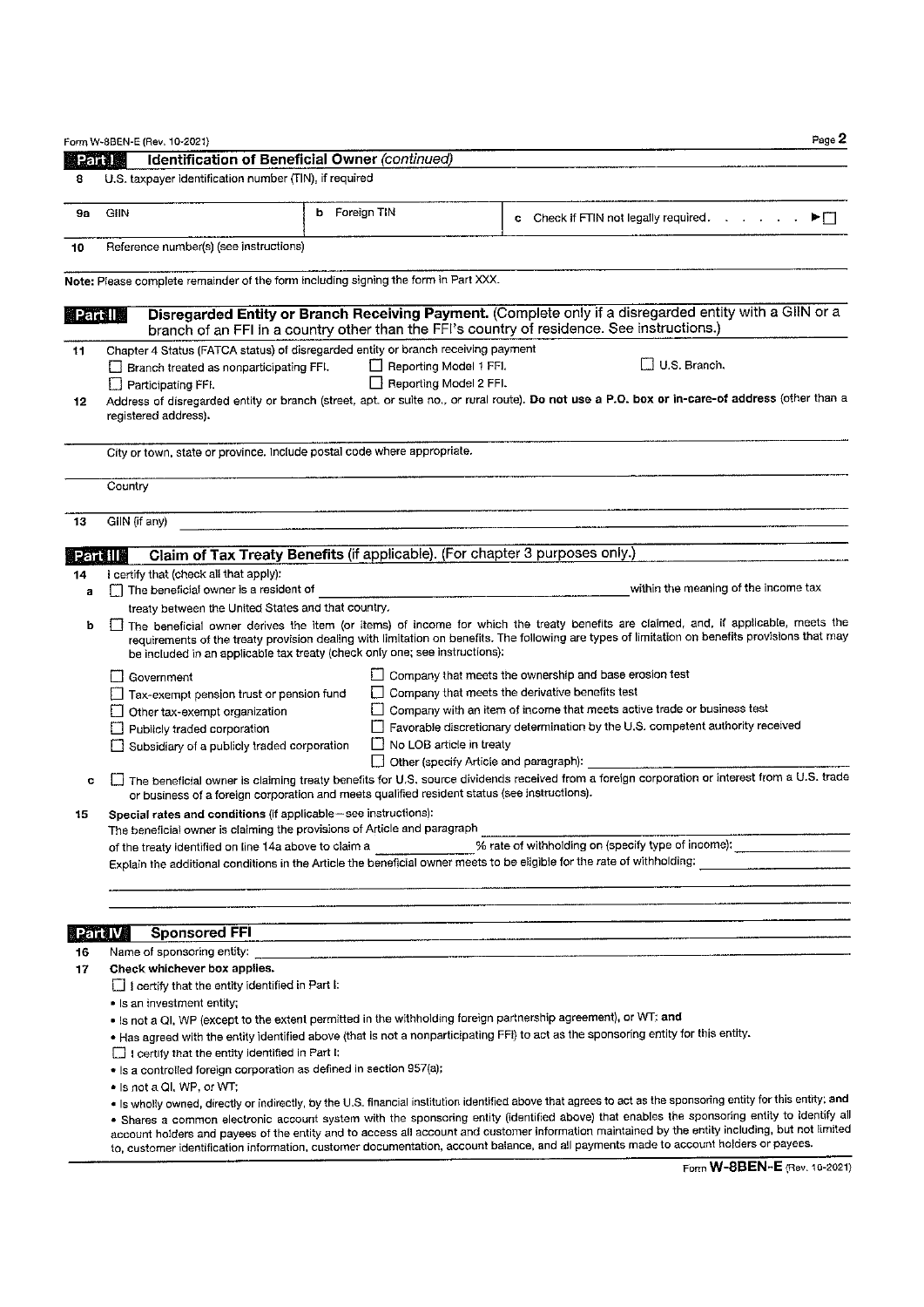| Form W-8BEN-E (Rev. 10-2021) |                                                                                                                                                                                      |  |
|------------------------------|--------------------------------------------------------------------------------------------------------------------------------------------------------------------------------------|--|
| $ $ Part V                   | <b>Certified Deemed-Compliant Nonregistering Local Bank</b>                                                                                                                          |  |
| 18                           | I certify that the FFI identified in Part I:                                                                                                                                         |  |
|                              | • Operates and is licensed solely as a bank or credit union (or similar cooperative credit organization operated without profit) in its country of<br>incorporation or organization; |  |

• Engages primarily in the business of receiving deposits from and making loans to, with respect to a bank, retail customers unrelated to such bank and, with respect to a credit union or similar cooperative credit organization, members, provided that no member has a greater than 5% interest in such credit union or cooperative credit organization;

• Does not solicit account holders outside its country of organization;

• Has no fixed place of business outside such country (for this purpose, a fixed place of business does not include a location that is not advertised to the public and from which the FFI performs solely administrative support functions);

• Has no more than \$175 million in assets on its balance sheet and, if it is a member of an expanded affiliated group, the group has no more than \$500 million in total assets on its consolidated or combined balance sheets; and

• Does not have any member of its expanded affiliated group that is a foreign financial institution, other than a foreign financial institution that is incorporated or organized in the same country as the FFI identified in Part I and that meets the requirements set forth in this part.

#### **I\$MI Certified Deemed-Compliant FFI with Only Low-Value Accounts**

19  $\Box$  I certify that the FFI identified in Part I:

• Is not engaged primarily in the business of investing, reinvesting, or trading in securities, partnership interests, commodities, notional principal contracts, insurance or annuity contracts, or any interest (including a futures or forward contract or option) in such security, partnership interest, commodity, notional principal contract, insurance contract or annuity contract;

• No financial account maintained by the FFI or any member of its expanded affiliated group, if any, has a balance or value in excess of \$50,000 (as determined after applying applicable account aggregation rules); and

• Neither the FFI nor the entire expanded affiliated group, if any, of the FFI, have more than \$50 million in assets on its consolidated or

# **combined banance Sheet as Occurred-Compliant Sponsored, Closely Held Investment Vehicle**<br>20 Name of sponsoring entity:

Name of sponsoring entity:

- 21  $\Box$  I certify that the entity identified in Part I:
	- Is an FFI solely because it is an investment entity described in Regulations section 1.1471-5(e)(4);
	- Is not a 01, WP, or WT;

• Will have all of its due diligence, withholding, and reporting responsibilities (determined as if the FFI were a participating FFI)fulfilled by the sponsoring entity identified on line 20; and

• 20 or fewer individuals own all of the debt and equity interests in the entity (disregarding debt interests owned by U.S. financial institutions, participating FFIs, registered deemed-compliant FFIs, and certified deemed-compliant FFIs and equity interests owned by an entity if that<br>entity owns 100% of the equity interests in the FFI and is itself a sponsored FFI).

# **Part VIII** Certified Deemed-Compliant Limited Life Debt Investment Entity<br>22 \[ ] l certify that the entity identified in Part **I**:

- $\Box$  I certify that the entity identified in Part I:
	- Was in existence as of January 17, 2013;

• Issued all classes of its debt or equity interests to investors on or before January 17, 2013, pursuant to a trust indenture or similar agreement; and • Is certified deemed-compliant because it satisfies the requirements to be treated as a limited life debt investment entity (such as the restrictions with respect to its assets and other requirements under Regulations section 1.1471-5(f)(2)(iv)).

### **1\$1&1 Certain Investment Entities that Do Not Maintain Financial Accounts**

23  $\Box$  I certify that the entity identified in Part I:

• Is a financial institution solely because it is an investment entity described in Regulations section 1.1471-5(e)(4)(i)(A),and

# • Does not maintain financial accounts. **'\$D Owner-Documented FFI**

Note: This status only applies if the U.S. financial institution, participating FFI, or reporting Model 1 FFI to which this form is given has agreed that it will treat the FFI as an owner-documented FFI (see instructions for eligibility requirements). In addition, the FFI must make the certifications below.

 $\Box$  (All owner-documented FFIs check here) I certify that the FFI identified in Part I:

- Does not act as an intermediary;
- Does not accept deposits in the ordinary course of a banking or similar business;

• Does not hold, as a substantial portion of its business, financial assets for the account of others;

• Is not an insurance company (or the holding company of an insurance company) that issues or is obligated to make payments with respect to a financial account;

• Is not owned by or in an expanded affiliated group with an entity that accepts deposits in the ordinary course of a banking or similar business, holds, as a substantial portion of its business, financial assets for the account of others, or is an insurance company (or the holding company of an insurance company) that issues or is obligated to make payments with respect to a financial account;

• Does not maintain a financial account for any nonparticipating FFI; and

• Does not have any specified U.S. persons that own an equity interest or debt interest (other than a debt interest that is not a financial account or that has a balance or value not exceeding \$50,000) in the FFI other than those identified on the FFI owner reporting statement.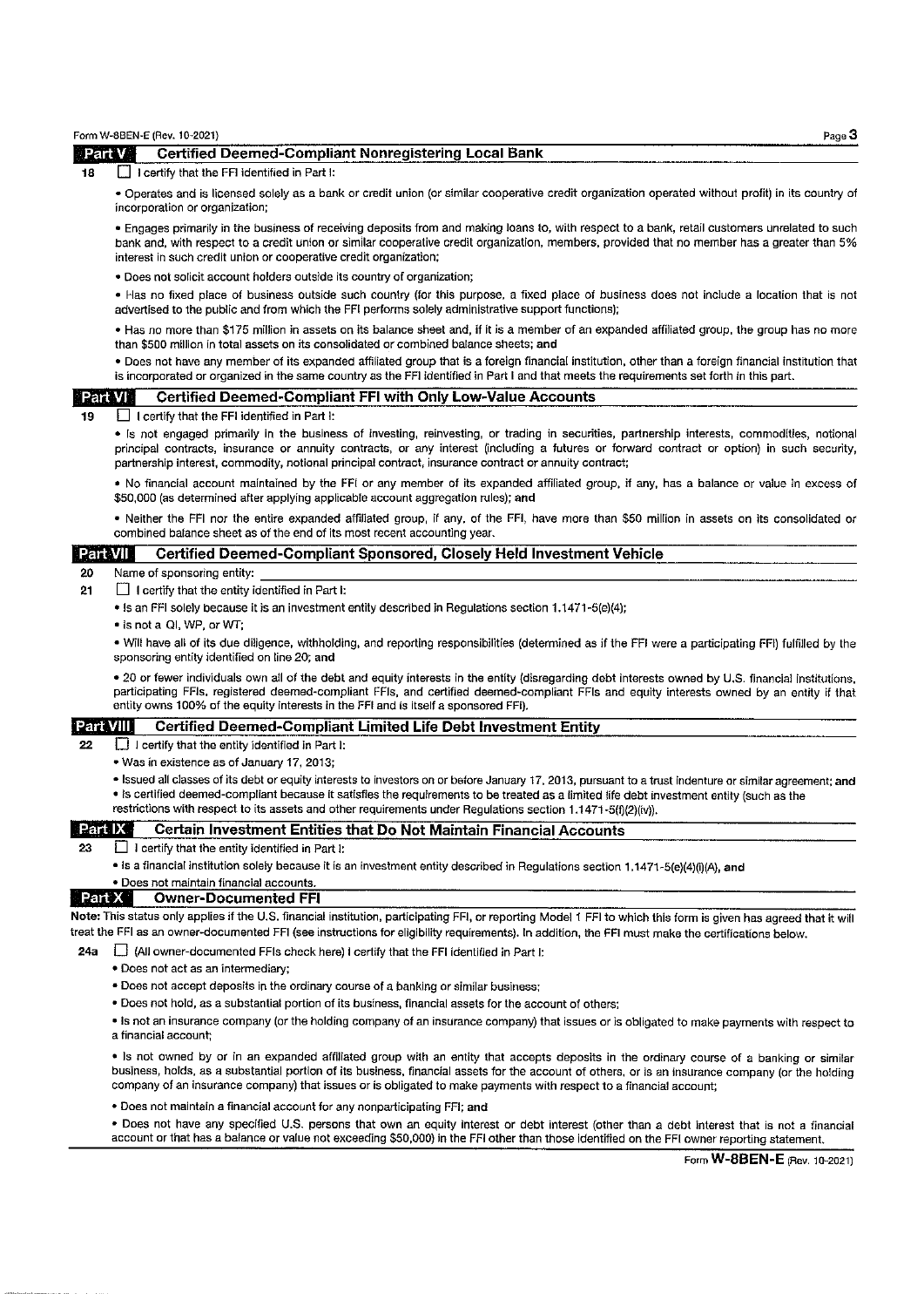#### FormW-SBEN-E (Rev.10-2021) Page4

### **attiE'** Owner-Documented **FFI** *(continued)*

#### Check box 24b or 24c, whichever applies.

 $\mathbf{b}$   $\Box$  I certify that the FFI identified in Part I:

- Has provided, or will provide, an FFI owner reporting statement that contains:
	- (i) The name, address, TIN (if any), chapter 4 status, and type of documentation provided (if required) of every individual and specified U.S. person that owns a direct or indirect equity interest in the owner-documented FFI (looking through all entities other than specified U.S. persons);
	- (ii) The name, address, TIN (if any), and chapter 4 status of every individual and specified U.S. person that owns a debt interest in the owner-documented FFI (including any indirect debt interest, which includes debt interests in any entity that directly or indirectly owns the payee or any direct or indirect equity interest in a debt holder of the payee) that constitutes a financial account in excess of \$50,000 (disregarding all such debt interests owned by participating FFls, registered deemed-compliant FFls, certified deemedcompliant FFls, excepted NFFEs, exempt beneficial owners, or U.S. persons other than specified U.S. persons); and
	- (iii) Any additional information the withholding agent requests in order to fulfill its obligations with respect to the entity.

• Has provided, or will provide, valid documentation meeting the requirements of Regulations section 1.1471-3(d)(6)(iii) for each person identified in the FFI owner reporting statement.

c  $\Box$  I certify that the FFI identified in Part I has provided, or will provide, an auditor's letter, signed within 4 years of the date of payment, from an independent accounting firm or legal representative with a location in the United States stating that the firm or representative has reviewed the FFl's documentation with respect to all of its owners and debt holders identified in Regulations section 1.1471-3(d)(6)(iv)(A)(2), and that the FFI meets all the requirements to be an owner-documented FFI. The FFI identified in Part I has also provided, or will provide, an FFI owner reporting statement of its owners that are specified U.S. persons and Form(s) W-9, with applicable waivers.

### Check box 24d if applicable (optional, see instructions).

d  $\Box$  I certify that the entity identified on line 1 is a trust that does not have any contingent beneficiaries or designated classes with unidentified beneficiaries.

| Part XI |                                                                                                                |
|---------|----------------------------------------------------------------------------------------------------------------|
|         | <b>Restricted Distributor</b><br>----------                                                                    |
|         |                                                                                                                |
|         | n martin and a common contract of the common and the common and the common and the common and the common and t |

25a  $\square$  (All restricted distributors check here) I certify that the entity identified in Part I:

- Operates as a distributor with respect to debt or equity interests of the restricted fund with respect to which this form is furnished;
- Provides investment services to at least 30 customers unrelated to each other and less than half of its customers are related to each other; • Is required to perform AML due diligence procedures under the anti-money laundering laws of its country of organization (which is an FATFcompliant jurisdiction);
- Operates solely in its country of incorporation or organization, has no fixed place of business outside of that country, and has the same country of incorporation or organization as all members of its affiliated group, if any;
- Does not solicit customers outside its country of incorporation or organization;
- Has no more than \$175 million in total assets under management and no more than \$7 million in gross revenue on its income statement for the most recent accounting year;
- Is not a member of an expanded affiliated group that has more than \$500 million in total assets under management or more than \$20 million in gross revenue for its most recent accounting year on a combined or consolidated income statement; and

• Does not distribute any debt or securities of the restricted fund to specified U.S. persons, passive NFFEs with one or more substantial U.S. owners, or nonparticipating FFls.

#### Check box 25b or 25c, whichever applies.

I further certify that with respect to all sales of debt or equity interests in the restricted fund with respect to which this form is furnished that are made after December 31,2011, the entity identified in Part I:

- b  $\Box$  Has been bound by a distribution agreement that contained a general prohibition on the sale of debt or securities to U.S. entities and U.S. resident individuals and is currently bound by a distribution agreement that contains a prohibition of the sale of debt or securities to any specified U.S. person, passive NFFE with one or more substantial U.S. owners, or nonparticipating FFI.
- $c \Box$  Is currently bound by a distribution agreement that contains a prohibition on the sale of debt or securities to any specified U.S. person, passive NFFE with one or more substantial U.S. owners, or nonparticipating FFI and, for all sales made prior to the time that such a restriction was included in its distribution agreement, has reviewed all accounts related to such sales in accordance with the procedures identified in Regulations section 1.1471-4(c) applicable to preexisting accounts and has redeemed or retired any, or caused the restricted fund to transfer the securities to a distributor that is a participating FFI or reporting Model 1 FFI securities which were sold to specified U.S. persons, passive NFFEs with one or more substantial U.S. owners, or nonparticipating FFls.

FormW-8BEN-E (Rev.10-2021)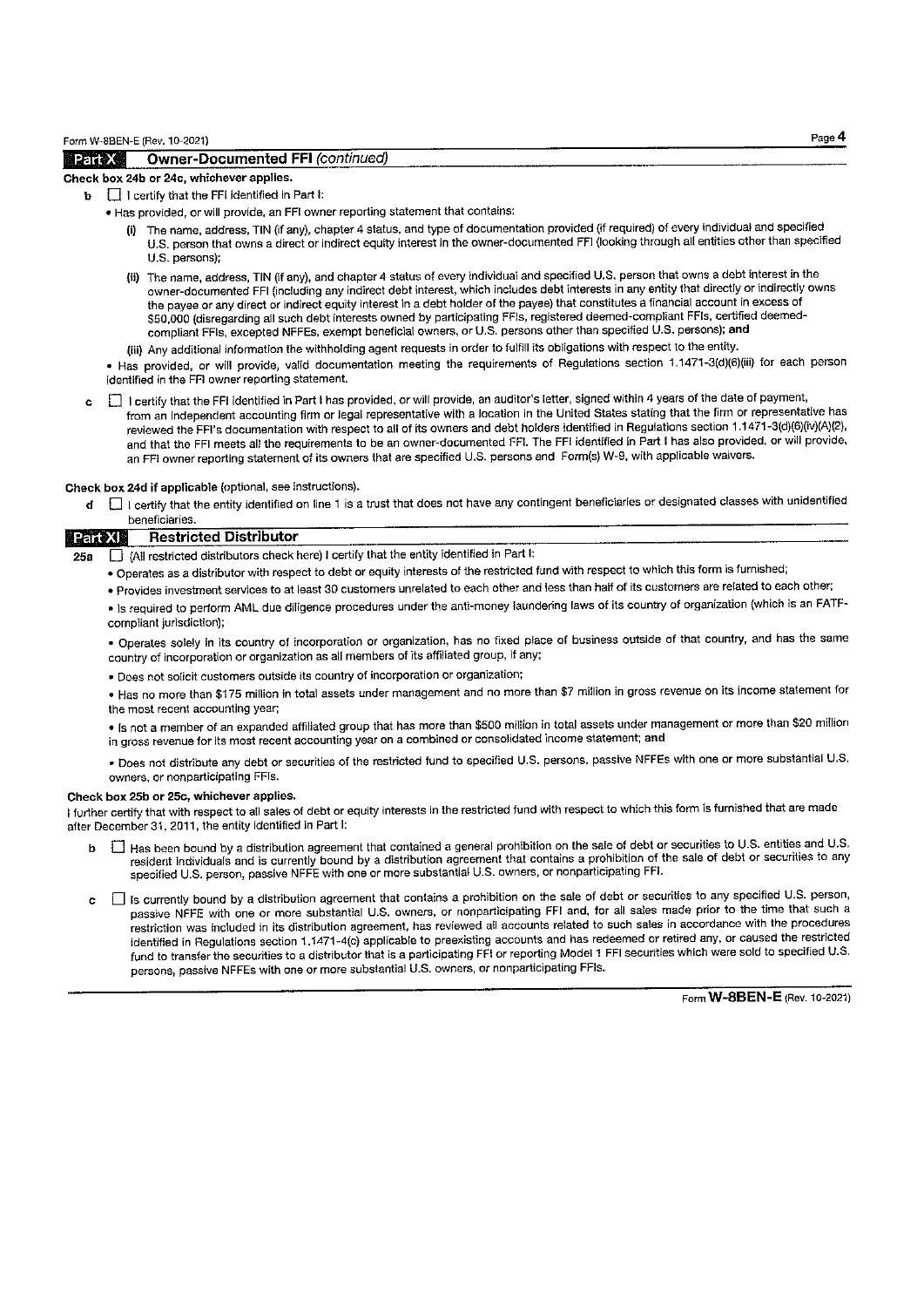### **Part XIII Nonreporting IGA FFI**

26  $\Box$  I certify that the entity identified in Part I:

• Meets the requirements to be considered a nonreporting financial institution pursuant to an applicable IGA between the United States and The applicable IGA is a  $\Box$  Model 1 IGA or a  $\Box$  Model 2 IGA; and

is treated as a under the provisions of the applicable IGA or Treasury regulations

(if applicable, see instructions);

| If you are a trustee documented trust or a sponsored entity, provide the name of the trustee or sponsor • |  |
|-----------------------------------------------------------------------------------------------------------|--|
|                                                                                                           |  |

The trustee is: L J U.S. D L Foreign

#### **Part XIII** Foreign Government, Government of a U.S. Possession, or Foreign Central Bank of Issue

1 certify that the entity identified in Part I is the beneficial owner of the payment, and is not engaged in commercial financial activities of a type engaged in by an insurance company, custodial institution, or depository institution with respect to the payments, accounts, or obligations for which this form is submitted (except as permitted in Regulations section 1.1471-6(h)(2)).

# **Part XIV** International Organization

Check box 28a or 28b, whichever applies.

- 28a  $\Box$  I certify that the entity identified in Part I is an international organization described in section 7701(a)(18).
	- $\mathbf{b}$   $\Box$  I certify that the entity identified in Part I:
		- Is comprised primarily of foreign governments;

• Is recognized as an intergovernmental or supranational organization under a foreign law similar to the International Organizations Immunities Act or that has in effect a headquarters agreement with a foreign government;

• The benefit of the entity's income does not inure to any private person; and

• Is the beneficial owner of the payment and is not engaged in commercial financial activities of a type engaged in by an insurance company, custodial institution, or depository institution with respect to the payments, accounts, or obligations for which this form is submitted (except as permitted in Regulations section 1.1471-6(h)(2)).

#### **lies Part XV Exempt Retirement Plans**

Check box 29a, b, c, d, e, or *t,* whichever applies.

- 29a  $\Box$  I certify that the entity identified in Part I:
	- Is established in a country with which the United States has an income tax treaty in force (see Part III if claiming treaty benefits);
	- Is operated principally to administer or provide pension or retirement benefits; and

• Is entitled to treaty benefits on income that the fund derives from U.S. sources (or would be entitled to benefits if it derived any such income) as a resident of the other country which satisfies any applicable limitation on benefits requirement.

 **DI certify that the entity identified in Part I:** 

• Is organized for the provision of retirement, disability, or death benefits (or any combination thereof) to beneficiaries that are former employees of one or more employers in consideration for services rendered;

• No single beneficiary has a right to more than 5% of the FFI's assets;

• Is subject to government regulation and provides annual information reporting about its beneficiaries to the relevant tax authorities in the country in which the fund is established or operated; and

- (i) Is generally exempt from tax on investment income under the laws of the country in which it is established or operates due to its status as a retirement or pension plan;
- (ii) Receives at least 50% of its total contributions from sponsoring employers (disregarding transfers of assets from other plans described in this part, retirement and pension accounts described in an applicable Model 1 or Model 2 IGA, other retirement funds described in an applicable Model 1 or Model 2 IGA, or accounts described in Regulations section 1.1471-5(b)(2)(i)(A));
- (iii) Either does not permit or penalizes distributions or withdrawals made before the occurrence of specified events related to retirement, disability, or death (except rollover distributions to accounts described in Regulations section 1.1471-5(b)(2)(i)(A) (referring to retirement and pension accounts), to retirement and pension accounts described in an applicable Model 1 or Model 2 IGA, or to other retirement funds described in this part or in an applicable Model 1 or Model 2 IGA); or

(iv) Limits contributions by employees to the fund by reference to earned income of the employee or may not exceed \$50,000 annually.

 $\mathbf{c}$   $\Box$  I certify that the entity identified in Part I:

• Is organized for the provision of retirement, disability, or death benefits (or any combination thereof) to beneficiaries that are former employees of one or more employers in consideration for services rendered;

- Has fewer than 50 participants;
- Is sponsored by one or more employers each of which is not an investment entity or passive NFFE;

• Employee and employer contributions to the fund (disregarding transfers of assets from other plans described in this part, retirement and pension accounts described in an applicable Model 1 or Model 2 IGA, or accounts described in Regulations section 1.1471-5(b)(2)(i)(A)) are limited by reference to earned income and compensation of the employee, respectively;

• Participants that are not residents of the country in which the fund is established or operated are not entitled to more than 20% of the fund's assets; and

• Is subject to government regulation and provides annual information reporting about its beneficiaries to the relevant tax authorities in the country in which the fund is established or operates.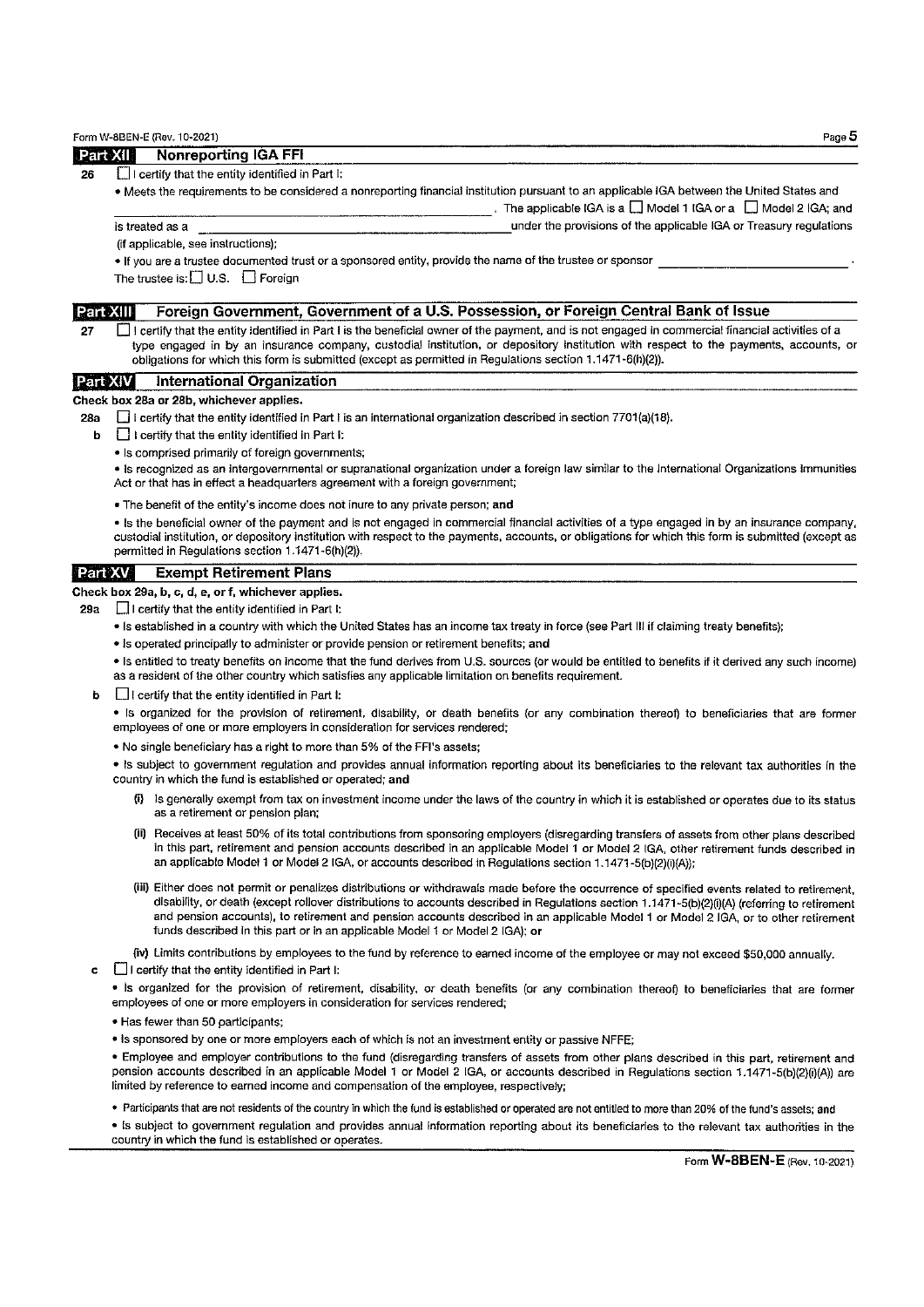|                  | Form W-8BEN-E (Rev. 10-2021)                                                                                                                                                                                                                                                                                                                                                                                                                                                                                      | Page 6 |
|------------------|-------------------------------------------------------------------------------------------------------------------------------------------------------------------------------------------------------------------------------------------------------------------------------------------------------------------------------------------------------------------------------------------------------------------------------------------------------------------------------------------------------------------|--------|
| <b>Part XV</b>   | <b>Exempt Retirement Plans (continued)</b>                                                                                                                                                                                                                                                                                                                                                                                                                                                                        |        |
| d                | certify that the entity identified in Part I is formed pursuant to a pension plan that would meet the requirements of section 401(a), other                                                                                                                                                                                                                                                                                                                                                                       |        |
|                  | than the requirement that the plan be funded by a trust created or organized in the United States.                                                                                                                                                                                                                                                                                                                                                                                                                |        |
| e                | I certify that the entity identified in Part I is established exclusively to earn income for the benefit of one or more retirement funds                                                                                                                                                                                                                                                                                                                                                                          |        |
|                  | described in this part or in an applicable Model 1 or Model 2 IGA, or accounts described in Regulations section 1.1471-5(b)(2)(i)(A) (referring to<br>retirement and pension accounts), or retirement and pension accounts described in an applicable Model 1 or Model 2 IGA.                                                                                                                                                                                                                                     |        |
| f                | $\Box$ certify that the entity identified in Part I:                                                                                                                                                                                                                                                                                                                                                                                                                                                              |        |
|                  | · Is established and sponsored by a foreign government, international organization, central bank of issue, or government of a U.S. possession<br>(each as defined in Regulations section 1.1471-6) or an exempt beneficial owner described in an applicable Model 1 or Model 2 IGA to provide<br>retirement, disability, or death benefits to beneficiaries or participants that are current or former employees of the sponsor (or persons<br>designated by such employees); or                                  |        |
|                  | · Is established and sponsored by a foreign government, international organization, central bank of issue, or government of a U.S. possession<br>(each as defined in Regulations section 1.1471-6) or an exempt beneficial owner described in an applicable Model 1 or Model 2 IGA to provide<br>retirement, disability, or death benefits to beneficiaries or participants that are not current or former employees of such sponsor, but are in<br>consideration of personal services performed for the sponsor. |        |
| Part XVI         | <b>Entity Wholly Owned by Exempt Beneficial Owners</b>                                                                                                                                                                                                                                                                                                                                                                                                                                                            |        |
| 30               | I certify that the entity identified in Part I:                                                                                                                                                                                                                                                                                                                                                                                                                                                                   |        |
|                  | . Is an FFI solely because it is an investment entity;                                                                                                                                                                                                                                                                                                                                                                                                                                                            |        |
|                  | . Each direct holder of an equity interest in the investment entity is an exempt beneficial owner described in Regulations section 1.1471-6 or in<br>an applicable Model 1 or Model 2 IGA;                                                                                                                                                                                                                                                                                                                        |        |
|                  | . Each direct holder of a debt interest in the investment entity is either a depository institution (with respect to a loan made to such entity) or an<br>exempt beneficial owner described in Regulations section 1.1471-6 or an applicable Model 1 or Model 2 IGA.                                                                                                                                                                                                                                              |        |
|                  | . Has provided an owner reporting statement that contains the name, address, TIN (if any), chapter 4 status, and a description of the type of<br>documentation provided to the withholding agent for every person that owns a debt interest constituting a financial account or direct equity<br>interest in the entity; and                                                                                                                                                                                      |        |
|                  | . Has provided documentation establishing that every owner of the entity is an entity described in Regulations section 1.1471-6(b), (c), (d), (e),<br>(f) and/or (g) without regard to whether such owners are beneficial owners.                                                                                                                                                                                                                                                                                 |        |
| <b>Part XVII</b> | <b>Territory Financial Institution</b>                                                                                                                                                                                                                                                                                                                                                                                                                                                                            |        |
| 31               | I certify that the entity identified in Part I is a financial institution (other than an investment entity) that is incorporated or organized under                                                                                                                                                                                                                                                                                                                                                               |        |
| Part XVIII       | the laws of a possession of the United States.<br><b>Excepted Nonfinancial Group Entity</b>                                                                                                                                                                                                                                                                                                                                                                                                                       |        |
| 32               | $\Box$ I certify that the entity identified in Part I:                                                                                                                                                                                                                                                                                                                                                                                                                                                            |        |
|                  | · is a holding company, treasury center, or captive finance company and substantially all of the entity's activities are functions described in<br>Requlations section 1.1471-5(e)(5)(i)(C) through (E);                                                                                                                                                                                                                                                                                                          |        |
|                  | · Is a member of a nonfinancial group described in Regulations section 1.1471-5(e)(5)(i)(B);                                                                                                                                                                                                                                                                                                                                                                                                                      |        |
|                  | . Is not a depository or custodial institution (other than for members of the entity's expanded affiliated group); and<br>. Does not function (or hold itself out) as an investment fund, such as a private equity fund, venture capital fund, leveraged buyout fund, or any<br>investment vehicle with an investment strategy to acquire or fund companies and then hold interests in those companies as capital assets for<br>investment purposes.                                                              |        |
| <b>Part XIX</b>  | <b>Excepted Nonfinancial Start-Up Company</b>                                                                                                                                                                                                                                                                                                                                                                                                                                                                     |        |
| 33               | $\Box$ I certify that the entity identified in Part I:                                                                                                                                                                                                                                                                                                                                                                                                                                                            |        |
|                  | . Was formed on (or, in the case of a new line of business, the date of board resolution approving the new line of business)                                                                                                                                                                                                                                                                                                                                                                                      |        |
|                  | (date must be less than 24 months prior to date of payment);                                                                                                                                                                                                                                                                                                                                                                                                                                                      |        |
|                  | . Is not yet operating a business and has no prior operating history or is investing capital in assets with the intent to operate a new line of<br>business other than that of a financial institution or passive NFFE;                                                                                                                                                                                                                                                                                           |        |
|                  | . Is investing capital into assets with the intent to operate a business other than that of a financial institution; and                                                                                                                                                                                                                                                                                                                                                                                          |        |
|                  | · Does not function (or hold itself out) as an investment fund, such as a private equity fund, venture capital fund, leveraged buyout fund, or any<br>investment vehicle whose purpose is to acquire or fund companies and then hold interests in those companies as capital assets for investment purposes.                                                                                                                                                                                                      |        |
| Part XX          | <b>Excepted Nonfinancial Entity in Liquidation or Bankruptcy</b>                                                                                                                                                                                                                                                                                                                                                                                                                                                  |        |
| 34               | I certify that the entity identified in Part I:<br>. Filed a plan of liquidation, filed a plan of reorganization, or filed for bankruptcy on                                                                                                                                                                                                                                                                                                                                                                      |        |
|                  | . During the past 5 years has not been engaged in business as a financial institution or acted as a passive NFFE;                                                                                                                                                                                                                                                                                                                                                                                                 |        |
|                  | . Is either liquidating or emerging from a reorganization or bankruptcy with the intent to continue or recommence operations as a nonfinancial<br>entity; and                                                                                                                                                                                                                                                                                                                                                     |        |
|                  | . Has, or will provide, documentary evidence such as a bankruptcy filing or other public documentation that supports its claim if it remains in<br>bankruptcy or liquidation for more than 3 years.                                                                                                                                                                                                                                                                                                               |        |
|                  | Eggm $W-RBEN-E$ (Rev. 10-2021)                                                                                                                                                                                                                                                                                                                                                                                                                                                                                    |        |

Form **W-SBEN-E** (Rev. 10-2021)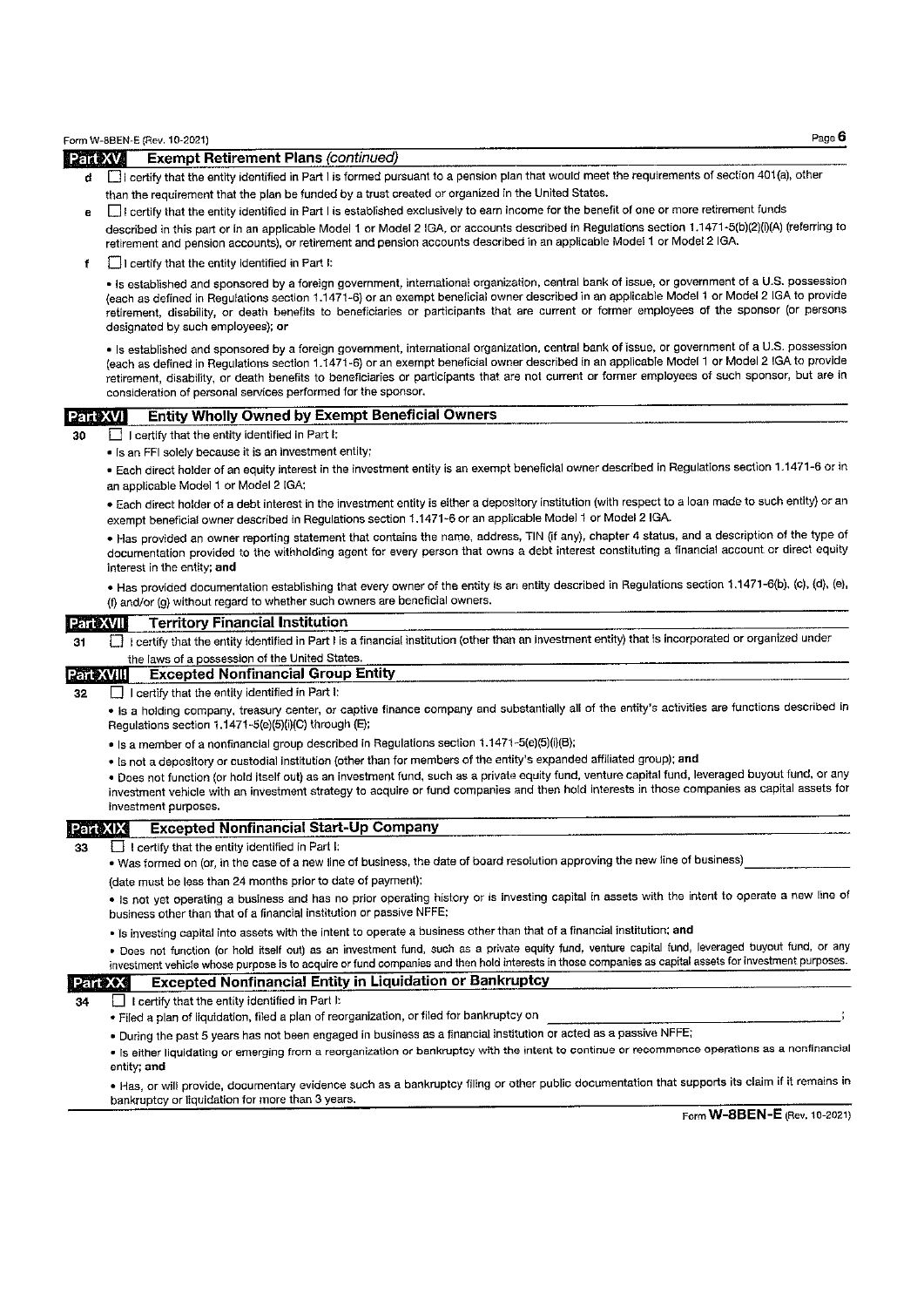#### FormW-8BEN-E (Rev.10-2021) Page7

#### **Part XXI** 501(c) Organization

 $35$   $\Box$  I certify that the entity identified in Part I is a 501(c) organization that:

• Has been issued a determination letter from the IRS that is currently in effect concluding that the payee is a section 501 (c) organization that is dated ; or

• Has provided a copy of an opinion from U.S. counsel certifying that the payee is a section 501 (c) organization (without regard to whether the payee is a foreign private foundation).

#### **Part XXII** Nonprofit Organization

36 **D** I certify that the entity identified in Part I is a nonprofit organization that meets the following requirements.

- The entity is established and maintained in its country of residence exclusively for religious, charitable, scientific, artistic, cultural or educational purposes; • The entity is exempt from income tax in its country of residence;
- The entity has no shareholders or members who have a proprietary or beneficial interest in its income or assets;

• Neither the applicable laws of the entity's country of residence nor the entity's formation documents permit any income or assets of the entity to be distributed to, or applied for the benefit of, a private person or noncharitable entity other than pursuant to the conduct of the entity's charitable activities or as payment of reasonable compensation for services rendered or payment representing the fair market value of property which the entity has purchased; and

• The applicable laws of the entity's country of residence or the entity's formation documents require that, upon the entity's liquidation or dissolution, all of its assets be distributed to an entity that is a foreign government, an integral part of a foreign government, a controlled entity of a foreign government, or another organization that is described in this part or escheats to the government of the entity's country of residence or any political subdivision thereof.

#### **Part XXIII** Publicly Traded NFFE or NFFE Affiliate of a Publicly Traded Corporation

#### Check box 37a or 37b, whichever applies.

37a □ I certify that:

• The entity identified in Part I is a foreign corporation that is not a financial institution; and

• The stock of such corporation is regularly traded on one or more established securities markets, including \_ (name one securities exchange upon which the stock is regularly traded).

- $\mathbf{b}$   $\Box$  I certify that:
	- The entity identified in Part I is a foreign corporation that is not a financial institution;
	- The entity identified in Part I is a member of the same expanded affiliated group as an entity the stock of which is regularly traded on an established securities market;
	- The name of the entity, the stock of which is regularly traded on an established securities market, is  $\hspace{1cm} ; \hspace{1cm} \hspace{1cm}$
	- The name of the securities market on which the stock is regularly traded is \_

#### **Part XXIV Excepted Territory NFFE**

- 38 **D** I certify that:
	- The entity identified in Part I is an entity that is organized in a possession of the United States;
	- The entity identified in Part I:
		- (i) Does not accept deposits in the ordinary course of a banking or similar business;
		- (ii) Does not hold, as a substantial portion of its business, financial assets for the account of others; or

(iii) Is not an insurance company (or the holding company of an insurance company) that issues or is obligated to make payments with respect to a financial account; and

• All of the owners of the entity identified in Part I are bona fide residents of the possession in which the NFFE is organized or incorporated.

#### *@1i'!£VA* **Active NFFE**

- $39$   $\Box$  I certify that:
	- The entity identified in Part I is a foreign entity that is not a financial institution;
	- Less than 50% of such entity's gross income for the preceding calendar year is passive income; and

• Less than 50% of the assets held by such entity are assets that produce or are held for the production of passive income (calculated as a weighted average of the percentage of passive assets measured quarterly) (see instructions for the definition of passive income).

#### **!ilffl':f!i1! Passive NFFE**

40a  $\Box$  I certify that the entity identified in Part I is a foreign entity that is not a financial institution (other than an investment entity organized in a possession of the United States) and is not certifying its status as a publicly traded NFFE (or affiliate), excepted territory NFFE, active NFFE, direct reporting NFFE, or sponsored direct reporting NFFE.

Check box 40b or 40c, whichever applies.

- <sup>b</sup> D <sup>I</sup> further certify that the entity identified in Part <sup>I</sup> has no substantial U.S. owners (or, if applicable, no controlling U.S. persons); or
- <sup>c</sup> D <sup>I</sup> further certify that the entity identified in Part <sup>I</sup> has provided the name, address, and TIN of each substantial U.S. owner (or, if applicable, controlling U.S. person) of the NFFE in Part XXIX.